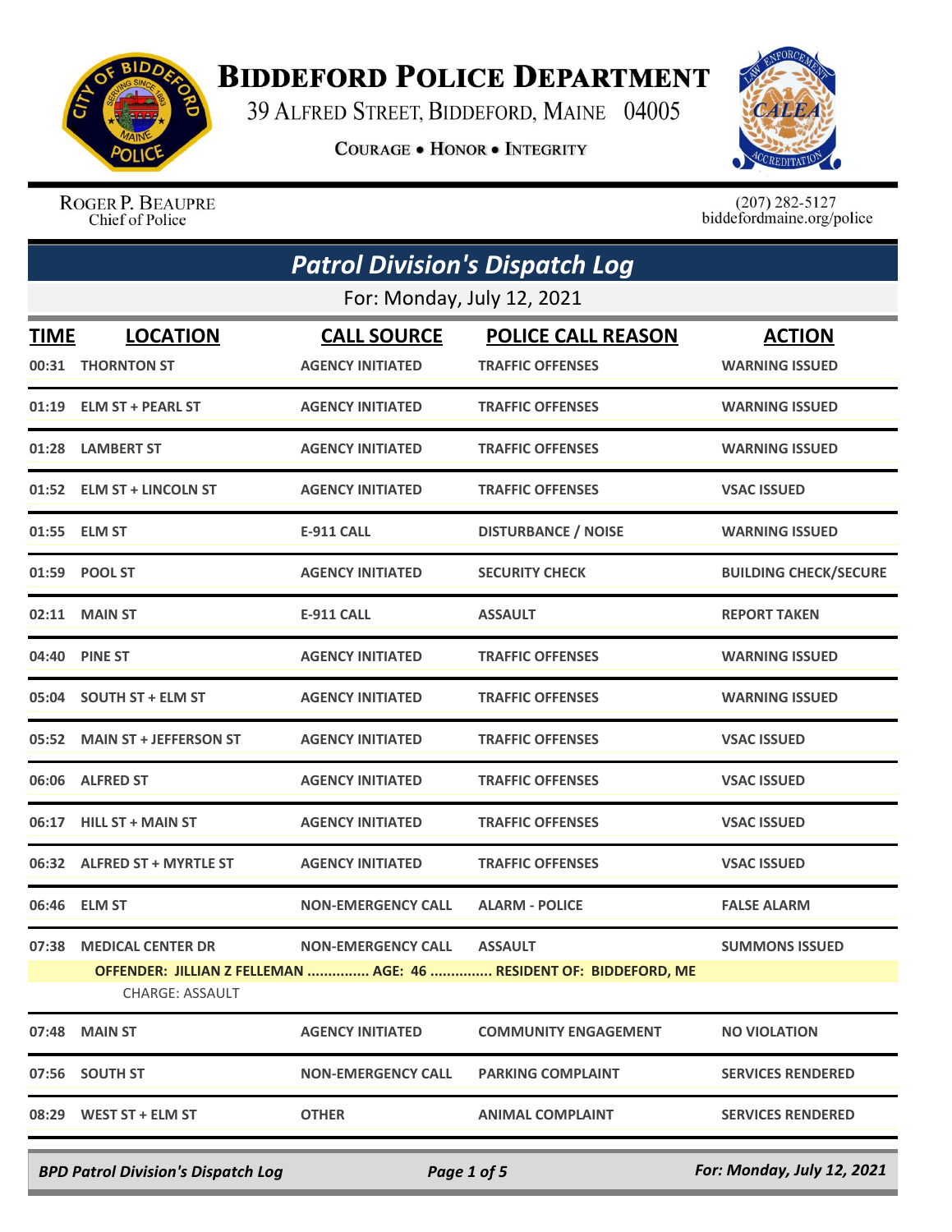| <b>TIME</b> | <b>LOCATION</b>                | <b>CALL SOURCE</b>        | <b>POLICE CALL REASON</b>          | <b>ACTION</b>            |
|-------------|--------------------------------|---------------------------|------------------------------------|--------------------------|
|             | 08:36 BEACH HOUSE LN           | <b>AGENCY INITIATED</b>   | <b>COMMUNITY ENGAGEMENT</b>        | <b>NO VIOLATION</b>      |
| 08:50       | <b>TIGER WAY</b>               | <b>NON-EMERGENCY CALL</b> | <b>VEHICLE CRASH - POLICE ONLY</b> | <b>STATE FORM TAKEN</b>  |
| 09:12       | <b>BOULDER WAY</b>             | <b>AGENCY INITIATED</b>   | <b>ASSIST OTHER AGENCY</b>         | <b>REPORT TAKEN</b>      |
| 09:15       | <b>MASON ST + GREEN ST</b>     | <b>NON-EMERGENCY CALL</b> | <b>CHECK WELFARE</b>               | <b>NEGATIVE CONTACT</b>  |
|             | 09:25 STATE ST                 | <b>NON-EMERGENCY CALL</b> | <b>ASSIST OTHER AGENCY</b>         | <b>NEGATIVE CONTACT</b>  |
| 09:28       | <b>ALFRED ST</b>               | <b>NON-EMERGENCY CALL</b> | <b>CIVIL COMPLAINT</b>             | <b>SERVICES RENDERED</b> |
| 09:42       | <b>BRADBURY ST</b>             | <b>NON-EMERGENCY CALL</b> | <b>HARASSMENT</b>                  | <b>FIELD INTERVIEW</b>   |
| 09:54       | <b>GRANITE POINT RD</b>        | <b>NON-EMERGENCY CALL</b> | <b>TRAFFIC OFFENSES</b>            | <b>SERVICES RENDERED</b> |
|             | 10:01 ALFRED ST                | <b>AGENCY INITIATED</b>   | <b>ARTICLES LOST/FOUND</b>         | <b>REPORT TAKEN</b>      |
|             | <b>10:15 LIND AVE</b>          | <b>E-911 CALL</b>         | <b>CHECK WELFARE</b>               | <b>SERVICES RENDERED</b> |
|             | 11:11 SIMARD AVE               | <b>AGENCY INITIATED</b>   | <b>OUT FOR FOLLOW UP</b>           | <b>SERVICES RENDERED</b> |
| 11:40       | <b>KOSSUTH ST</b>              | <b>NON-EMERGENCY CALL</b> | <b>TRESPASSING</b>                 | <b>SERVICES RENDERED</b> |
| 11:54       | <b>GRAHAM ST</b>               | <b>OTHER</b>              | <b>PAPERWORK</b>                   | <b>SERVICES RENDERED</b> |
|             | <b>12:04 PIKE ST</b>           | <b>NON-EMERGENCY CALL</b> | <b>WARRANT ARREST</b>              | <b>NEGATIVE CONTACT</b>  |
| 12:22       | <b>GREEN ST</b>                | <b>WALK-IN AT STATION</b> | <b>PAPERWORK</b>                   | <b>PAPERWORK SERVED</b>  |
|             | 12:24 FALL ST                  | <b>OTHER</b>              | <b>PAPERWORK</b>                   | <b>SERVICES RENDERED</b> |
|             | 12:59 SEVIGNY AVE              | <b>NON-EMERGENCY CALL</b> | <b>DOMESTIC COMPLAINTS</b>         | <b>REPORT TAKEN</b>      |
|             | <b>13:02 GREEN ST</b>          | <b>NON-EMERGENCY CALL</b> | <b>THEFT</b>                       | <b>REPORT TAKEN</b>      |
|             | 13:35 POOL ST                  | <b>NON-EMERGENCY CALL</b> | <b>HARASSMENT</b>                  | <b>NEGATIVE CONTACT</b>  |
|             | 13:37 MAIN ST + ADAMS ST       | <b>AGENCY INITIATED</b>   | <b>COMMUNITY ENGAGEMENT</b>        | <b>SERVICES RENDERED</b> |
|             | 13:37 POOL ST + DECARY RD      | <b>AGENCY INITIATED</b>   | <b>TRAFFIC OFFENSES</b>            | <b>WARNING ISSUED</b>    |
|             | <b>13:38 FORTUNES ROCKS RD</b> | <b>AGENCY INITIATED</b>   | <b>COMMUNITY ENGAGEMENT</b>        | <b>NO VIOLATION</b>      |
|             | 13:49 MAIN ST + YORK ST        | <b>AGENCY INITIATED</b>   | <b>CHECK WELFARE</b>               | <b>SERVICES RENDERED</b> |
|             | 13:50 PARKSIDE DR              | <b>OTHER</b>              | <b>ARTICLES LOST/FOUND</b>         | <b>REPORT TAKEN</b>      |
|             | 13:57 BEACH HOUSE LN           | <b>AGENCY INITIATED</b>   | <b>COMMUNITY ENGAGEMENT</b>        | <b>NO VIOLATION</b>      |
|             | 14:27 HORRIGAN CT              | <b>AGENCY INITIATED</b>   | <b>COMMUNITY ENGAGEMENT</b>        | <b>REPORT TAKEN</b>      |
|             |                                |                           |                                    |                          |

*BPD Patrol Division's Dispatch Log Page 2 of 5 For: Monday, July 12, 2021*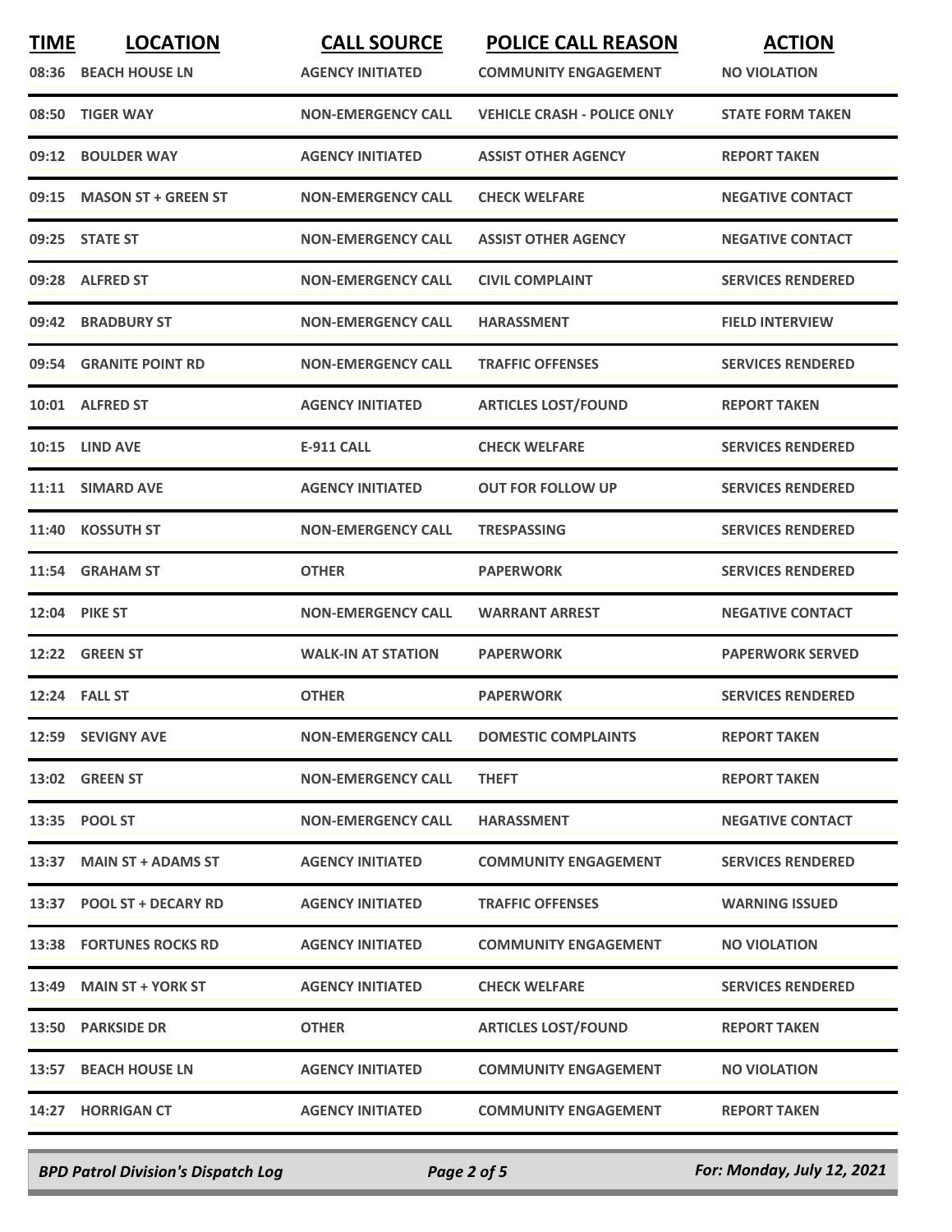| <b>TIME</b> | <b>LOCATION</b>                                                                      | <b>CALL SOURCE</b>         | <b>POLICE CALL REASON</b>                                     | <b>ACTION</b>                |
|-------------|--------------------------------------------------------------------------------------|----------------------------|---------------------------------------------------------------|------------------------------|
| 14:40       | <b>BRISTOL ST</b>                                                                    | <b>AGENCY INITIATED</b>    | <b>ASSIST OTHER AGENCY</b>                                    | <b>REFERRED OTHER AGENCY</b> |
| 14:49       | <b>CHADWICK PL</b>                                                                   | <b>NON-EMERGENCY CALL</b>  | <b>PARKING COMPLAINT</b>                                      | <b>SERVICES RENDERED</b>     |
| 14:58       | <b>MARINER WAY</b>                                                                   | <b>NON-EMERGENCY CALL</b>  | <b>BOLO</b>                                                   | <b>REFERRED OTHER AGENCY</b> |
| 15:07       | <b>BARRA RD</b>                                                                      | <b>NON-EMERGENCY CALL</b>  | <b>TRESPASSING</b>                                            | <b>TRANSPORT TO HOSPITAL</b> |
|             | 15:37 CUTTS ST                                                                       | <b>NON-EMERGENCY CALL</b>  | <b>PAPERWORK</b>                                              | <b>SERVICES RENDERED</b>     |
|             | 15:41 ALFRED ST                                                                      | <b>E-911 CALL</b>          | <b>BOLO</b>                                                   | <b>CALL TRANSFERRED</b>      |
| 15:47       | <b>PEARL ST</b>                                                                      | <b>NON-EMERGENCY CALL</b>  | <b>VIOL PROTECTION FROM HARASSM</b>                           | <b>SERVICES RENDERED</b>     |
| 15:47       | <b>POMERLEAU ST</b>                                                                  | <b>AGENCY INITIATED</b>    | <b>COMMUNITY ENGAGEMENT</b>                                   | <b>SERVICES RENDERED</b>     |
|             | 15:51 MAIN ST + YORK ST                                                              | E-911 CALL                 | <b>DISTURBANCE / NOISE</b>                                    | <b>SERVICES RENDERED</b>     |
|             | 16:04 ELM ST + HOOPER ST                                                             | <b>NON-EMERGENCY CALL</b>  | <b>JUVENILE OFFENSES</b>                                      | <b>NEGATIVE CONTACT</b>      |
|             | 16:10 ALFRED ST                                                                      | <b>AGENCY INITIATED</b>    | <b>OUT FOR FOLLOW UP</b>                                      | <b>SERVICES RENDERED</b>     |
| 16:17       | <b>MARION AVE</b>                                                                    | <b>NON-EMERGENCY CALL</b>  | <b>BURGLARY OF A MOTOR VEHICLE</b>                            | <b>REPORT TAKEN</b>          |
|             | 17:00 FALL ST                                                                        | <b>AGENCY INITIATED</b>    | <b>PAPERWORK</b>                                              | <b>PAPERWORK NOT SERVED</b>  |
|             | 17:09 ALFRED ST                                                                      | <b>WALK-IN AT STATION</b>  | <b>OUT FOR FOLLOW UP</b>                                      | <b>SERVICES RENDERED</b>     |
| 17:21       | <b>GRAHAM ST</b>                                                                     | <b>AGENCY INITIATED</b>    | <b>PAPERWORK</b>                                              | <b>PAPERWORK NOT SERVED</b>  |
|             | 17:36 POOL ST                                                                        | <b>AGENCY INITIATED</b>    | <b>PAPERWORK</b>                                              | <b>PAPERWORK NOT SERVED</b>  |
|             | 17:37 SACO FALLS WAY                                                                 | <b>AGENCY INITIATED</b>    | <b>OUT FOR FOLLOW UP</b>                                      | <b>SUMMONS ISSUED</b>        |
|             | <b>CHARGE: VIOLATION OF PROTECTIVE ORDER</b>                                         |                            | OFFENDER: KAREN R PLANTE  AGE: 64  RESIDENT OF: BIDDEFORD, ME |                              |
|             | <b>18:20 GUINEA RD</b>                                                               | AGENCY INITIATED PAPERWORK |                                                               | <b>SUMMONS ISSUED</b>        |
|             | OFFENDER: JUVENILE - K  AGE: 17  RESIDENT OF: SACO, ME<br><b>CHARGE: TERRORIZING</b> |                            |                                                               |                              |
|             | 18:45 ALFRED ST + RAY ST                                                             | <b>AGENCY INITIATED</b>    | <b>TRAFFIC OFFENSES</b>                                       | <b>WARNING ISSUED</b>        |
|             | 18:53 ALFRED ST + DENTAL AVE                                                         | <b>AGENCY INITIATED</b>    | <b>TRAFFIC OFFENSES</b>                                       | <b>VSAC ISSUED</b>           |
|             | 19:16 PROSPECT ST + HILLSIDE AVE                                                     | E-911 CALL                 | <b>JUVENILE OFFENSES</b>                                      | <b>NEGATIVE CONTACT</b>      |
|             | 19:27 ALFRED ST                                                                      | <b>WALK-IN AT STATION</b>  | <b>ALL OTHER</b>                                              | <b>SERVICES RENDERED</b>     |
|             | 19:30 GREEN ST                                                                       | <b>NON-EMERGENCY CALL</b>  | <b>OUT FOR FOLLOW UP</b>                                      | <b>NEGATIVE CONTACT</b>      |
|             | 19:34 ALFRED ST + MARINER WAY AGENCY INITIATED                                       |                            | <b>TRAFFIC OFFENSES</b>                                       | <b>WARNING ISSUED</b>        |
|             |                                                                                      |                            |                                                               |                              |

*BPD Patrol Division's Dispatch Log Page 3 of 5 For: Monday, July 12, 2021*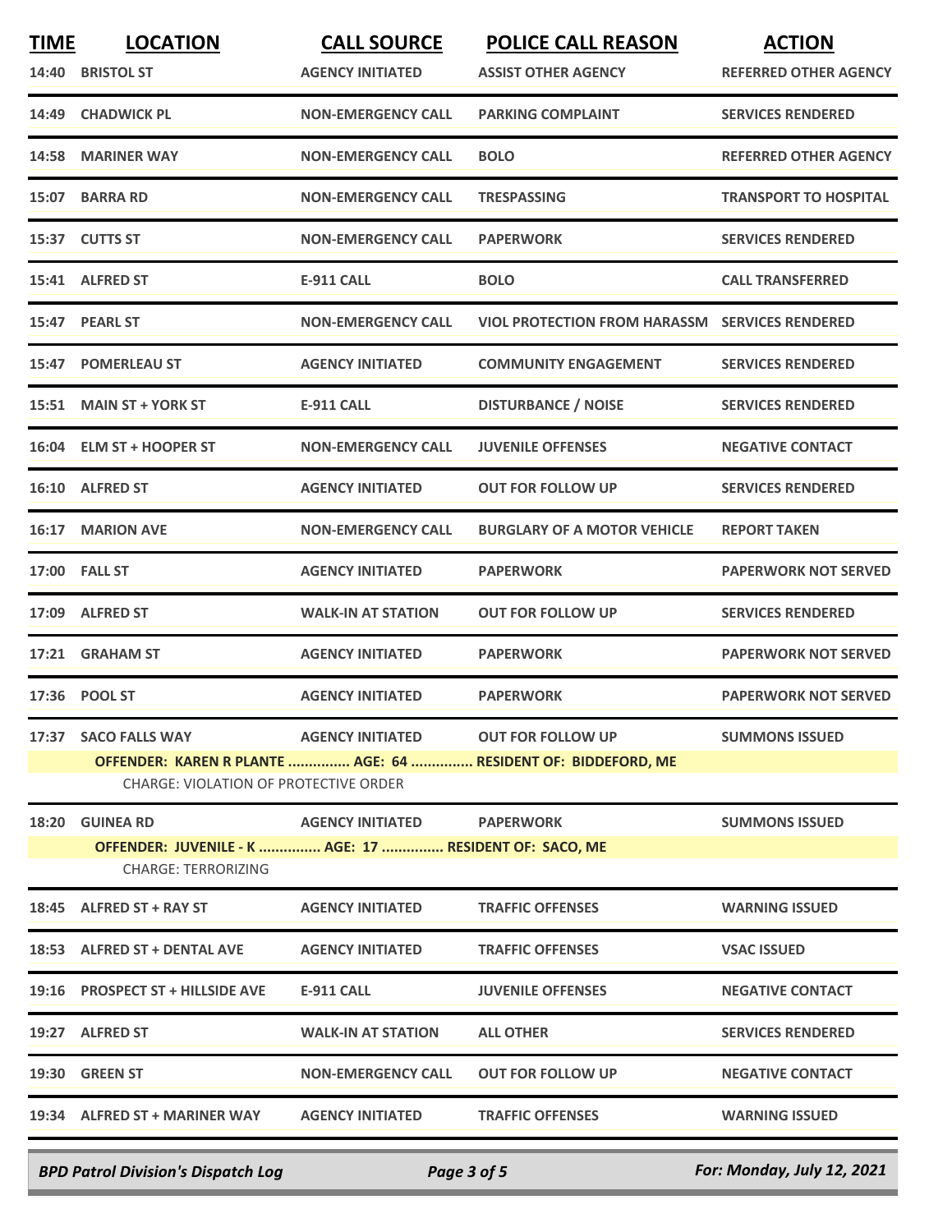| <b>TIME</b> | <b>LOCATION</b>                | <b>CALL SOURCE</b>        | <b>POLICE CALL REASON</b>                                             | <b>ACTION</b>                |
|-------------|--------------------------------|---------------------------|-----------------------------------------------------------------------|------------------------------|
|             | 19:45 ALFRED ST                | <b>AGENCY INITIATED</b>   | <b>TRAFFIC OFFENSES</b>                                               | <b>VSAC ISSUED</b>           |
|             | 19:50 WENTWORTH ST             | <b>NON-EMERGENCY CALL</b> | <b>MENTAL ILLNESS CASES</b>                                           | <b>SERVICES RENDERED</b>     |
|             | 20:02 ALFRED ST + OLD DOGS LN  | <b>AGENCY INITIATED</b>   | <b>TRAFFIC OFFENSES</b>                                               | <b>VSAC ISSUED</b>           |
|             | 20:11 ALFRED ST + ANDREWS RD   | <b>AGENCY INITIATED</b>   | <b>TRAFFIC OFFENSES</b>                                               | <b>WARNING ISSUED</b>        |
|             | 20:16 ALFRED ST                | <b>WALK-IN AT STATION</b> | <b>PAPERWORK</b>                                                      | <b>PAPERWORK SERVED</b>      |
|             | 20:24 ALFRED ST                | <b>AGENCY INITIATED</b>   | <b>TRAFFIC OFFENSES</b>                                               | <b>VSAC ISSUED</b>           |
|             | 20:36 CUTTS ST                 | <b>AGENCY INITIATED</b>   | <b>PAPERWORK</b>                                                      | <b>PAPERWORK SERVED</b>      |
|             | 20:50 ELM ST + UNION ST        | <b>AGENCY INITIATED</b>   | <b>TRAFFIC OFFENSES</b>                                               | <b>WARNING ISSUED</b>        |
| 20:56       | <b>GEORGE ST</b>               | <b>NON-EMERGENCY CALL</b> | <b>ASSIST OTHER AGENCY</b>                                            | <b>NEGATIVE CONTACT</b>      |
|             | <b>20:57 FORTUNES ROCKS RD</b> | <b>WALK-IN AT STATION</b> | <b>ARTICLES LOST/FOUND</b>                                            | <b>SERVICES RENDERED</b>     |
|             | 20:59 ELM ST                   | <b>AGENCY INITIATED</b>   | <b>TRAFFIC OFFENSES</b>                                               | <b>WARNING ISSUED</b>        |
| 20:59       | <b>MAIN ST</b>                 | <b>NON-EMERGENCY CALL</b> | <b>ALARM - POLICE</b>                                                 | <b>FALSE ALARM</b>           |
| 21:08       | <b>ALFRED ST</b>               | <b>NON-EMERGENCY CALL</b> | <b>THEFT</b>                                                          | <b>REPORT TAKEN</b>          |
| 21:16       | <b>POOL ST + PIKE ST</b>       | <b>AGENCY INITIATED</b>   | <b>TRAFFIC OFFENSES</b>                                               | <b>VSAC ISSUED</b>           |
|             | 21:20 GEORGE ST                | <b>AGENCY INITIATED</b>   | <b>FIREWORKS COMPLAINT</b>                                            | <b>NEGATIVE CONTACT</b>      |
|             | 21:47 LACONIA ST               | E-911 CALL                | <b>MENTAL ILLNESS CASES</b>                                           | <b>TRANSPORT TO HOSPITAL</b> |
|             | 21:57 ALFRED ST                | <b>AGENCY INITIATED</b>   | <b>TRAFFIC OFFENSES</b>                                               | <b>VSAC ISSUED</b>           |
|             | 21:58 WEST ST                  | <b>NON-EMERGENCY CALL</b> | <b>ALARM - POLICE</b>                                                 | <b>FALSE ALARM</b>           |
|             | 22:08 ALFRED ST                | <b>AGENCY INITIATED</b>   | <b>TRAFFIC OFFENSES</b>                                               | <b>WARNING ISSUED</b>        |
|             | 22:22 MAY ST + ALFRED ST       | <b>AGENCY INITIATED</b>   | <b>TRAFFIC OFFENSES</b>                                               | <b>NO VIOLATION</b>          |
|             | 22:22 MARION AVE               | E-911 CALL                | ATTEMPTED/THREATENED SUICIDE REPORT TAKEN                             |                              |
|             | 22:22 MEDICAL CENTER DR        | E-911 CALL                | <b>ASSIST OTHER AGENCY</b>                                            | <b>SUMMONS ISSUED</b>        |
|             | CHARGE: ASSAULT                |                           | OFFENDER: BRITTANY THERESA CAPEN  AGE: 19  RESIDENT OF: BIDDEFORD, ME |                              |
|             | 22:35 HAZEL ST                 | <b>NON-EMERGENCY CALL</b> | <b>NOISE COMPLAINT</b>                                                | <b>UNFOUNDED</b>             |
|             | 22:50 HAZEL ST                 | <b>NON-EMERGENCY CALL</b> | <b>DISTURBANCE / NOISE</b>                                            | <b>REPORT TAKEN</b>          |
|             | 23:19 ELM ST                   | <b>AGENCY INITIATED</b>   | <b>TRAFFIC OFFENSES</b>                                               | <b>WARNING ISSUED</b>        |
|             |                                |                           |                                                                       |                              |

*BPD Patrol Division's Dispatch Log Page 4 of 5 For: Monday, July 12, 2021*